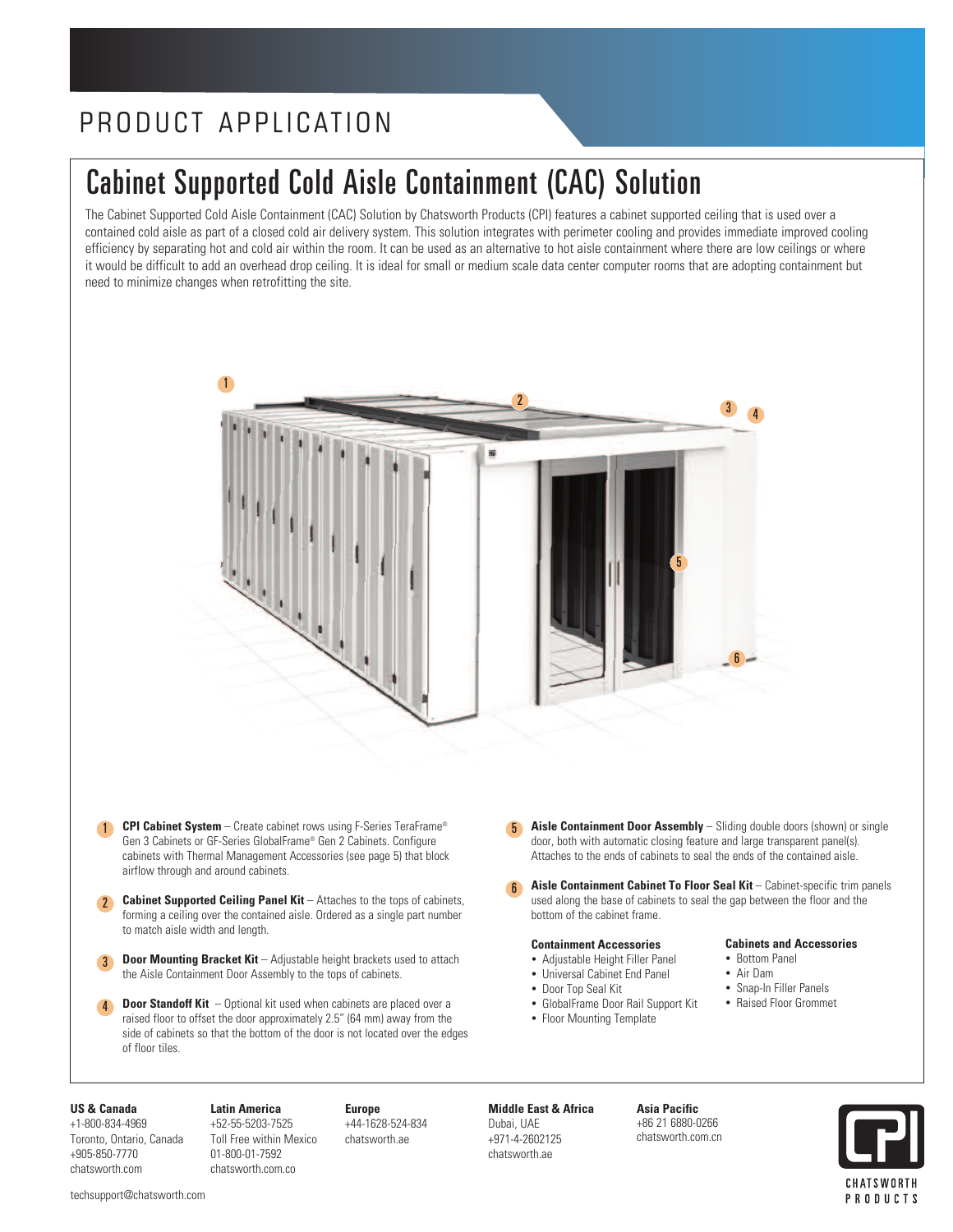### SOLUTION OVERVIEW

- Cabinet supported ceiling panel kit, ordered as a single part number
- Compatible with F-Series TeraFrame® Gen 3 Cabinets and GF-Series GlobalFrame® Gen 2 Cabinets
- Optional accessory filler panels accommodate shorter cabinets
- Translucent ceiling and transparent door panels allow light to enter the contained aisle
- Doors close automatically to maintain containment and reduce recovery time
- A complete solution maximizes performance with baffles to seal around and within cabinets and the contained aisle
- Durable construction and maintenance-free design provide many years of use

# ORDERING INFORMATION

| <b>CPI Cabinet Systems</b>                 |                      |                                         |  |
|--------------------------------------------|----------------------|-----------------------------------------|--|
| <b>Part Number &amp; Finish</b>            |                      | <b>Description</b>                      |  |
| <b>Black</b>                               | <b>Glacier White</b> |                                         |  |
|                                            |                      | <b>F-Series TeraFrame Gen 3 Cabinet</b> |  |
| FF1U-113C-C42-B                            | FF1U-113C-F42-B      | 45U, 23.6"W (600 mm) x 51.2"D (1300 mm) |  |
| FF2U-113C-C42-B                            | FF2U-113C-F42-B      | 45U, 27.6"W (700 mm) x 51.2"D (1300 mm) |  |
| FF3U-113C-C42-B                            | FF3U-113C-F42-B      | 45U, 31.5"W (800 mm) x 51.2"D (1300 mm) |  |
| <b>GF-Series GlobalFrame Gen 2 Cabinet</b> |                      |                                         |  |
| GF-2A420-CB                                | GF-2A420-FB          | 45U, 23.6"W (600 mm) x 51.2"D (1300 mm) |  |
| GF-2D420-CB                                | GF-2D420-FB          | 45U, 27.6"W (700 mm) x 51.2"D (1300 mm) |  |
| GF-2C420-CB                                | GF-20420-FR          | 45U, 31.5"W (800 mm) x 51.2"D (1300 mm) |  |

*Note: Other sizes are available.*

| <b>Cabinet Supported Ceiling Panel Kit</b> |                                   |                             |  |  |
|--------------------------------------------|-----------------------------------|-----------------------------|--|--|
|                                            | <b>Part Number &amp; Finish</b>   | <b>Description</b>          |  |  |
| <b>Black</b>                               | <b>Glacier White</b>              |                             |  |  |
|                                            | For 2 Tile, 48"W (1200 mm) Aisles |                             |  |  |
| 32710-712                                  | 32710-F12                         | 4"H (100 mm), 20'L (6.0 m)  |  |  |
| 32710-775                                  | 32710-F75                         | 8"H (200 mm), 20'L (6.0 m)  |  |  |
| 32710-7BW                                  | 32710-FBW                         | 12"H (300 mm), 20'L (6.0 m) |  |  |
| For 3 Tile, 72"W (1800 mm) Aisles          |                                   |                             |  |  |
| 32711-712                                  | 32711-F12                         | 4"H (100 mm), 20'L (6.0 m)  |  |  |
| 32711-775                                  | 32711-F75                         | 8"H (200 mm), 20'L (6.0 m)  |  |  |
| 32711-7BW                                  | 32711-FBW                         | 12"H (300 mm), 20'L (6.0 m) |  |  |
|                                            |                                   |                             |  |  |

*Note: Contact CPI Technical Support for other sizes.*

| <b>Door Standoff Kit</b>        |                      |                                            |  |
|---------------------------------|----------------------|--------------------------------------------|--|
| <b>Part Number &amp; Finish</b> |                      |                                            |  |
| <b>Black</b>                    | <b>Glacier White</b> | <b>Description</b>                         |  |
| 32870-701                       | 32870-F01            | For Aisle Containment Double Door Assembly |  |
| 32870-702                       | 32870-F02            | For Aisle Containment Single Door Assembly |  |

| <b>Door Mounting Bracket Kit</b>         |                      |                                                                     |  |
|------------------------------------------|----------------------|---------------------------------------------------------------------|--|
| <b>Part Number &amp; Finish</b>          |                      |                                                                     |  |
| <b>Black</b>                             | <b>Glacier White</b> | <b>Description</b>                                                  |  |
|                                          |                      | <b>For Use With Door Standoff Kit</b>                               |  |
| 32805-703                                | 32805-F03            | 3"H (75 mm), For 85.3"H (2167 mm)<br>to 91.4"H (2322 mm) Cabinets   |  |
| 32805-704                                | 32805-F04            | 5"H (125 mm), For 82.6"H (2098 mm)<br>to 94.2"H (2393 mm) Cabinets  |  |
| 32805-705                                | 32805-F05            | 10"H (254 mm), For 77.8"H (1976 mm)<br>to 98.9"H (2512 mm) Cabinets |  |
| <b>For Use Without Door Standoff Kit</b> |                      |                                                                     |  |
| 32805-700                                | 32805-F00            | 3"H (75 mm), For 85.3"H (2167 mm)<br>to 91.4"H (2322 mm) Cabinets   |  |
| 32805-701                                | 32805-F01            | 5"H (125 mm), For 82.6"H (2098 mm)<br>to 94.2"H (2393 mm) Cabinets  |  |
| 32805-702                                | 32805-F02            | 10"H (254 mm), For 77.8"H (1976 mm)<br>to 98.9"H (2512 mm) Cabinets |  |

*Note: Two versions, select for use with or without Door Standoff Kit.*





F-Series TeraFrame Gen 3 Cabinet GF-Series GlobalFrame Gen 2 Cabinet







Door Mounting Bracket Kit

Door Standoff Kit

2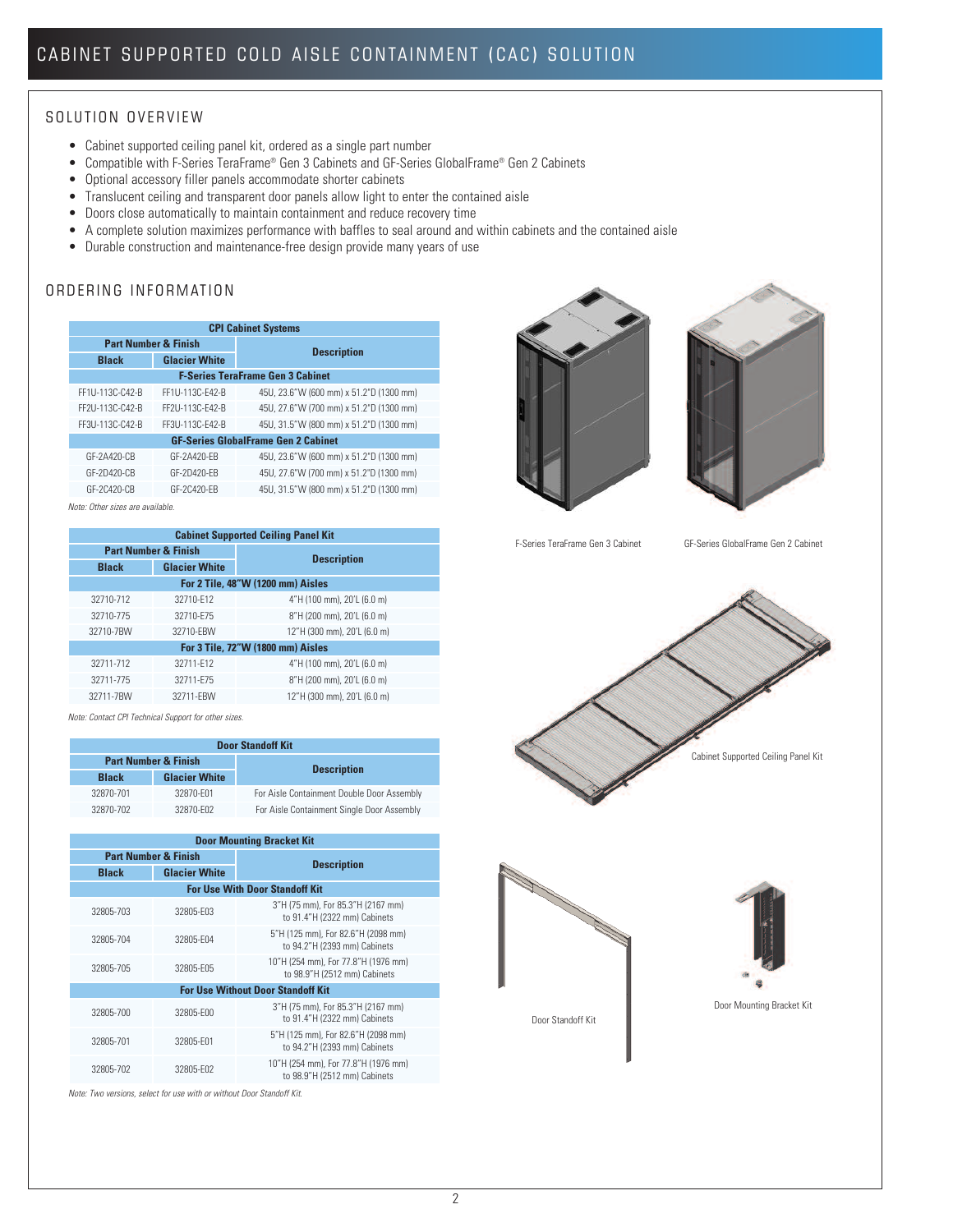## ORDERING INFORMATION

| <b>Aisle Containment Door Assembly</b> |                                 |                                       |  |  |
|----------------------------------------|---------------------------------|---------------------------------------|--|--|
|                                        | <b>Part Number &amp; Finish</b> | <b>Description</b>                    |  |  |
| <b>Black</b>                           | <b>Glacier White</b>            |                                       |  |  |
|                                        |                                 | <b>Double Door</b>                    |  |  |
| 32770-701                              | 32770-F01                       | With Painted Door Frames              |  |  |
| 32770-702                              | 32770-F02                       | With Anodized Aluminum Door Frames    |  |  |
| <b>Single Door, Opens To The Right</b> |                                 |                                       |  |  |
| 32780-702                              | 32780-F02                       | With Painted Door Frames              |  |  |
| 32780-704                              | 32780-F04                       | With Anodized Aluminum Door Frames    |  |  |
|                                        |                                 | <b>Single Door, Opens To The Left</b> |  |  |
| 32780-701                              | 32780-F01                       | With Painted Door Frames              |  |  |
| 32780-703                              | 32780-F03                       | With Anodized Aluminum Door Frames    |  |  |

Notes: Double door spans two to three tile aisles and has a 42″W (1067 mm) door opening. Single door is<br>right or left opening, spans two tile aisles and has a 32″W (812 mm) door opening. Order one Floor *Mounting Template for each site, see Containment Accessories, page 4.*

| <b>Aisle Containment Cabinet To Floor Seal Kit</b><br>for F-Series TeraFrame® Gen 3 Cabinet and GF-Series GlobalFrame® Gen 2 Cabinet |                                 |                                         |  |  |
|--------------------------------------------------------------------------------------------------------------------------------------|---------------------------------|-----------------------------------------|--|--|
|                                                                                                                                      | <b>Part Number &amp; Finish</b> | <b>Description</b>                      |  |  |
| <b>Black</b>                                                                                                                         | <b>Glacier White</b>            |                                         |  |  |
|                                                                                                                                      |                                 | <b>Front Seal Kits</b>                  |  |  |
| 39208-700                                                                                                                            | 39208-F00                       | Front Seal, For 23.6"W (600 mm) Cabinet |  |  |
| 39208-701                                                                                                                            | 39208-F01                       | Front Seal, For 27.6"W (700 mm) Cabinet |  |  |
| 39208-703                                                                                                                            | 39208-F03                       | Front Seal, For 29.5"W (750 mm) Cabinet |  |  |
| 39208-702                                                                                                                            | 39208-F02                       | Front Seal, For 31.5"W (800 mm) Cabinet |  |  |
|                                                                                                                                      |                                 | <b>Side Seal Kits</b>                   |  |  |
| 39209-700                                                                                                                            | 39209-E00                       | Side Seal, For 31.5"D (800 mm) frame    |  |  |
| 39209-708                                                                                                                            | 39209-F08                       | Side Seal, For 39.4"D (1000 mm) frame   |  |  |
| 39209-710                                                                                                                            | 39209-F10                       | Side Seal, For 41.3"D (1050 mm) frame   |  |  |
| 39209-712                                                                                                                            | 39209-F12                       | Side Seal, For 43.3"D (1100 mm) frame   |  |  |
| 39209-716                                                                                                                            | 39209-F16                       | Side Seal, For 47.2"D (1200 mm) frame   |  |  |
|                                                                                                                                      |                                 |                                         |  |  |

Note: Order one Front Seal Kit for each cabinet. Order one Side Seal Kit for each end of the cabinet row. *Other sizes are available. For existing cabinets, check with CPI Technical Support to identify the correct Floor Seal Kit.*

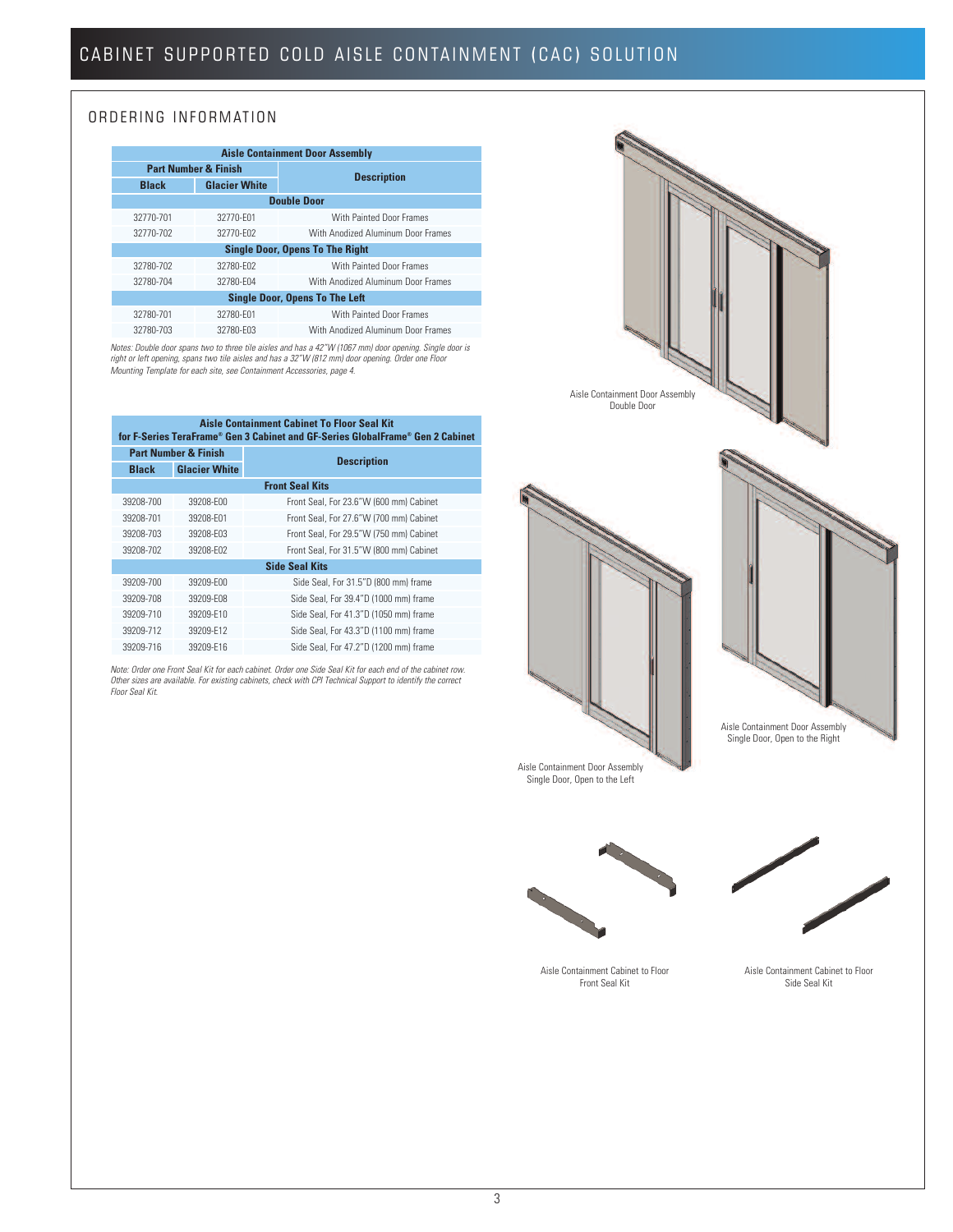# A C C E S S O R I E S

# **Containment Accessories**

The following accessories are used in specific applications, when cabinet heights vary, if cabinets are taller than the Aisle Containment Door and to help install the doors.

| <b>Adjustable Height Filler Panel</b> |                      |                                             |  |
|---------------------------------------|----------------------|---------------------------------------------|--|
| <b>Part Number &amp; Finish</b>       |                      | <b>Description</b>                          |  |
| <b>Black</b>                          | <b>Glacier White</b> |                                             |  |
|                                       |                      | For up to 3U High Cabinet Height Difference |  |
| 32728-701                             | 32728-F01            | For 23.6"W (600 mm) Cabinets                |  |
| 32728-704                             | 32728-F04            | For 24.0"W (610 mm) Cabinets                |  |
| 32728-707                             | 32728-F07            | For 27.6"W (700 mm) Cabinets                |  |
| 32728-713                             | 32728-F13            | For 31.5"W (800 mm) Cabinets                |  |
|                                       |                      | For up to 6U High Cabinet Height Difference |  |
| 32728-702                             | 32728-F02            | For 23.6"W (600 mm) Cabinets                |  |
| 32728-705                             | 32728-F05            | For 24.0"W (610 mm) Cabinets                |  |
| 32728-708                             | 32728-F08            | For 27.6"W (700 mm) Cabinets                |  |
| 32728-714                             | 32728-F14            | For 31.5"W (800 mm) Cabinets                |  |
|                                       |                      | For up to 9U High Cabinet Height Difference |  |
| 32728-703                             | 32728-F03            | For 23.6"W (600 mm) Cabinets                |  |
| 32728-706                             | 32728-F06            | For 24.0"W (610 mm) Cabinets                |  |
| 32728-709                             | 32728-F09            | For 27.6"W (700 mm) Cabinets                |  |
| 32728-715                             | 32728-F15            | For 31.5"W (800 mm) Cabinets                |  |

| <b>Universal Cabinet End Panel</b>          |                      |                                                 |  |
|---------------------------------------------|----------------------|-------------------------------------------------|--|
| <b>Part Number &amp; Finish</b>             |                      |                                                 |  |
| <b>Black</b>                                | <b>Glacier White</b> | <b>Description</b>                              |  |
| For up to 3U High Cabinet Height Difference |                      |                                                 |  |
| 32720-704                                   | 32720-F04            | Adjusts from 19.7"W (500 mm) to 27.6"W (700 mm) |  |
| 32720-710                                   | 32720-F10            | Adjusts from 23.6"W (600 mm) to 31.5"W (800 mm) |  |
| For up to 6U High Cabinet Height Difference |                      |                                                 |  |
| 32720-705                                   | 32720-F05            | Adjusts from 19.7"W (500 mm) to 27.6"W (700 mm) |  |
| 32720-711                                   | 32720-F11            | Adjusts from 23.6"W (600 mm) to 31.5"W (800 mm) |  |
| For up to 9U High Cabinet Height Difference |                      |                                                 |  |
| 32720-706                                   | 32720-F06            | Adjusts from 19.7"W (500 mm) to 27.6"W (700 mm) |  |
| 32720-712                                   | 32720-F12            | Adjusts from 23.6"W (600 mm) to 31.5"W (800 mm) |  |
|                                             |                      |                                                 |  |

| <b>Door Top Seal Kit</b>                                         |                      |                                               |  |
|------------------------------------------------------------------|----------------------|-----------------------------------------------|--|
| <b>Part Number &amp; Finish</b>                                  |                      |                                               |  |
| <b>Black</b>                                                     | <b>Glacier White</b> | <b>Description</b>                            |  |
|                                                                  |                      | <b>For Use With Door Standoff Kit</b>         |  |
| 32817-704                                                        | 32817-F04            | Adjusts from 48"W (1219 mm) to 59"W (1500 mm) |  |
| 32817-705                                                        | 32817-F05            | Adjusts from 59"W (1500 mm) to 70"W (1775 mm) |  |
| 32817-706                                                        | 32817-F06            | Adjusts from 70"W (1775 mm) to 81"W (2050 mm) |  |
| <b>For Use Without Door Standoff Kit</b>                         |                      |                                               |  |
| 32817-701                                                        | 32817-F01            | Adjusts from 48"W (1219 mm) to 59"W (1500 mm) |  |
| 32817-702                                                        | 32817-F02            | Adjusts from 59"W (1500 mm) to 70"W (1775 mm) |  |
| 32817-703                                                        | 32817-F03            | Adjusts from 70"W (1775 mm) to 81"W (2050 mm) |  |
| Note: Use when the tops of cabinets are over 88" (2235 mm) tall. |                      |                                               |  |

| <b>Floor Mounting Template</b>  |                      |                                   |  |
|---------------------------------|----------------------|-----------------------------------|--|
| <b>Part Number &amp; Finish</b> |                      |                                   |  |
| <b>Black</b>                    | <b>Glacier White</b> | <b>Description</b>                |  |
| 32875-701                       | N/A                  | For Aisle Containment Double-Door |  |
| 32875-702                       | N/A                  | For Aisle Containment Single Door |  |
|                                 |                      |                                   |  |

*Note: Reusable, order one per site.*



Adjustable Height Filler Panel



Universal Cabinet End Panel



Door Top Seal Kit

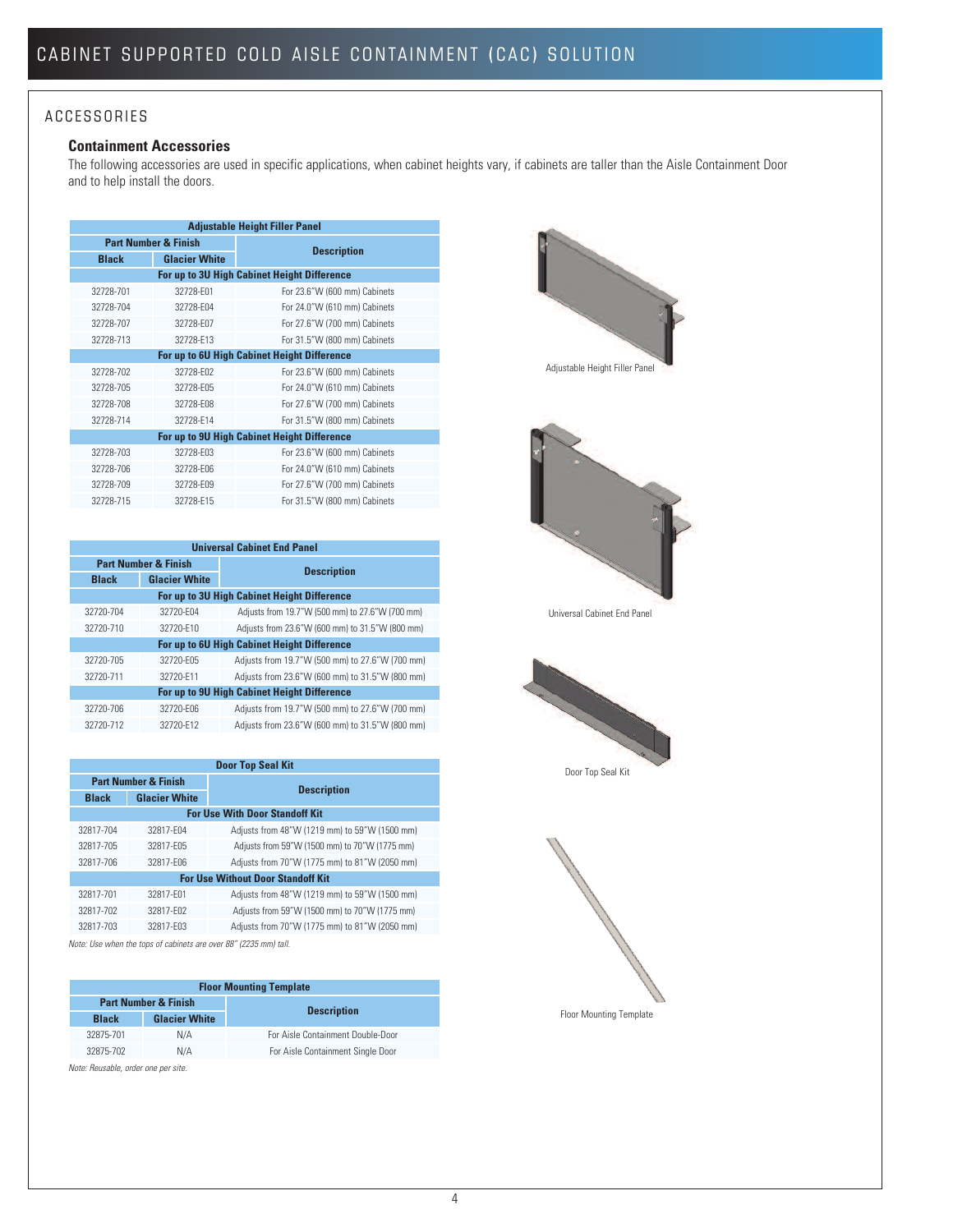### A C C E S SORIES

### **Cabinet Thermal Management Accessories**

Because it is critical to block airflow through and around cabinets, CPI offers cabinet-specific baying kits, seal kits and internal airflow baffles. Additionally, use Snap-In Filler Panels to block airflow around equipment within the cabinet.

| <b>Air Dam, Bottom Panel and Rail Grommets</b><br>for F-Series TeraFrame Gen 3 and GF-Series GlobalFrame Gen 2 Cabinets |                      |                                                                                           |  |  |
|-------------------------------------------------------------------------------------------------------------------------|----------------------|-------------------------------------------------------------------------------------------|--|--|
| <b>Part Number &amp; Finish</b>                                                                                         |                      | <b>Description</b>                                                                        |  |  |
| <b>Black</b>                                                                                                            | <b>Glacier White</b> |                                                                                           |  |  |
|                                                                                                                         |                      | <b>Air Dam For 45U High Cabinets</b>                                                      |  |  |
| 39085-C03                                                                                                               | 39085-F03            | For 23.6"W (600 mm) Cabinets                                                              |  |  |
| 39085-C14                                                                                                               | 39085-F14            | For 27.6"W (700 mm) Cabinets                                                              |  |  |
| 39085-C25                                                                                                               | 39085-F25            | For 31.5"W (800 mm) Cabinets                                                              |  |  |
|                                                                                                                         |                      | <b>Bottom Panel For F-Series TeraFrame Gen 3 Cabinet</b>                                  |  |  |
| 39132-C00                                                                                                               | 39132-F00            | For 23.6"W (600 mm) Cabinets                                                              |  |  |
| 39132-C01                                                                                                               | 39132-F01            | For 27.6"W (700 mm) Cabinets                                                              |  |  |
| 39132-C02                                                                                                               | 39132-F02            | For 31.5"W (800 mm) Cabinets                                                              |  |  |
|                                                                                                                         |                      | <b>Bottom Panel For GF-Series GlobalFrame Gen 2 Cabinet</b>                               |  |  |
| 39080-C00                                                                                                               | 39080-F00            | For 23.6"W (600 mm) Cabinets                                                              |  |  |
| 39080-C01                                                                                                               | 39080-F01            | For 27.6"W (700 mm) Cabinets                                                              |  |  |
| 39080-C02                                                                                                               | 39080-F02            | For 31.5"W (800 mm) Cabinets                                                              |  |  |
|                                                                                                                         |                      | <b>Equipment Rail Grommet Kit</b>                                                         |  |  |
| 39133-001                                                                                                               |                      | For 27.6"W (700 mm) and 31.5"W (800 mm)<br>GF-Series GlobalFrame Gen 2 Cabinet, Pack of 8 |  |  |



*Note: Match cabinet color. Other sizes available.*

| <b>Snap-In Filler Panels</b>    |                      |                         |  |
|---------------------------------|----------------------|-------------------------|--|
| <b>Part Number &amp; Finish</b> |                      |                         |  |
| <b>Black</b>                    | <b>Glacier White</b> | <b>Description</b>      |  |
| 34537-002                       | 34537-F02            | 1U x 19"EIA, Pack of 50 |  |
| 34538-002                       | 34538-F02            | 2U x 19"EIA. Pack of 50 |  |

*Note: Also sold individually and in packs of 6 each.*



Snap-In Filler Panel

| <b>Raised Floor Grommets</b> |                                                                     |  |
|------------------------------|---------------------------------------------------------------------|--|
| <b>Part Number</b>           | <b>Description</b>                                                  |  |
| <b>Black</b>                 |                                                                     |  |
| 13671-001                    | Raised Floor Grommets, 8.25" (210 mm) x 10.75" (273 mm), Each       |  |
| 13671-002                    | Raised Floor Grommets, 8.25" (210 mm) x 10.75" (273 mm), Pack of 10 |  |



Raised Floor Grommets